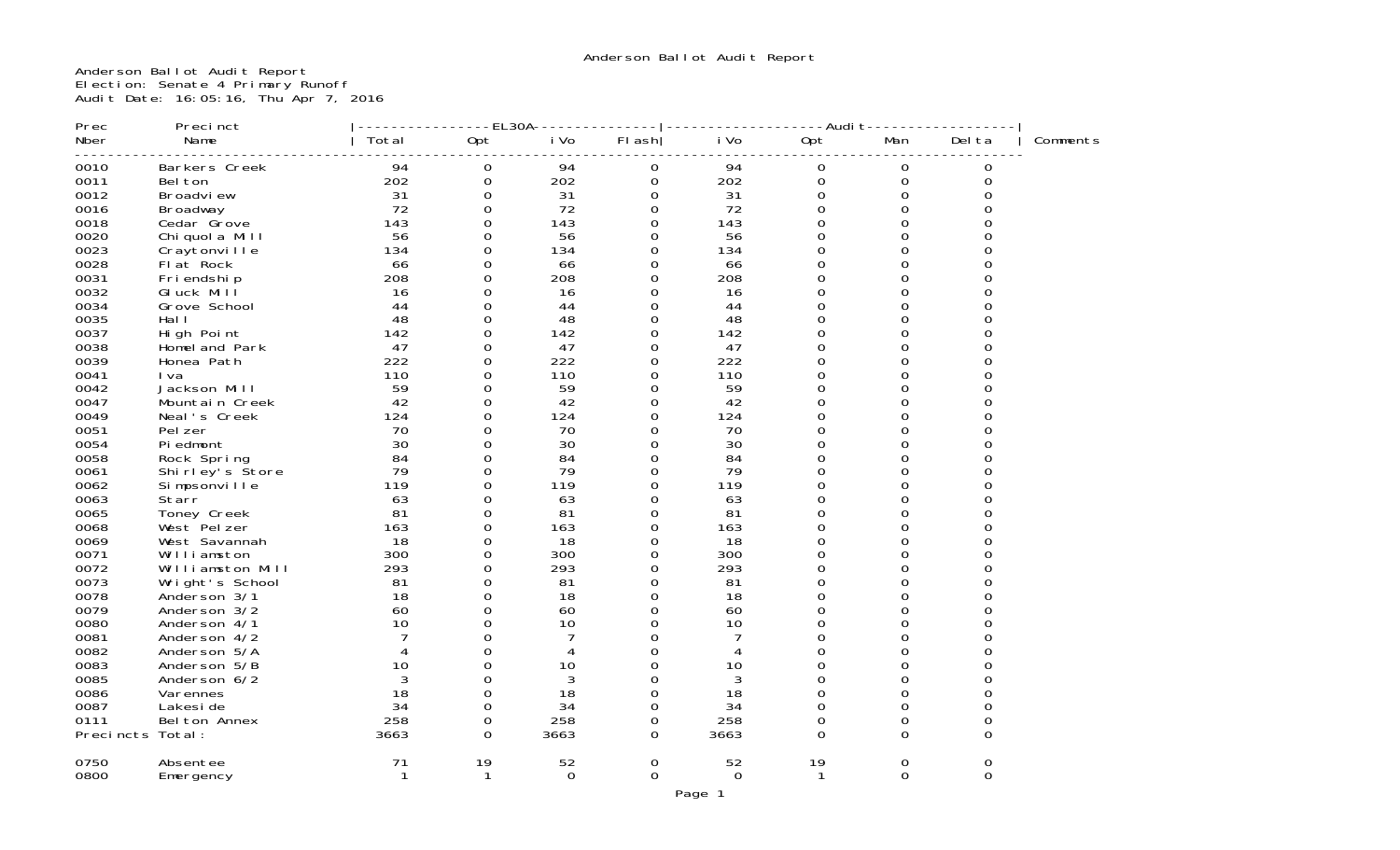|                                 | Anderson Ballot Audit Report |  |      |  |      |    |  |  |  |
|---------------------------------|------------------------------|--|------|--|------|----|--|--|--|
| 0850<br>Failsafe                |                              |  |      |  |      |    |  |  |  |
| 0900<br>Provi si onal           |                              |  |      |  |      |    |  |  |  |
| 0950<br>Fail safe Provi si onal |                              |  |      |  |      |    |  |  |  |
| Vi rtual<br>Precincts Total:    | 79                           |  | 52   |  | 52   | つつ |  |  |  |
| Grand Total:                    | 3742                         |  | 3715 |  | 3715 |    |  |  |  |

NOTE: Any manual entries shown on this report are supported by the Manual Entry log (EL68).

Auditor's Comments:

 Total number of iVotronic ballots cast containg no votes: 17 The following precincts have no ballots cast in them: Failsafe This audit is complete and has no exceptions.

EL30A iVo to EL155 to EL152 Cross Check and Cancelled Ballots.

| EL30A Ivo Ballots        | EL155 Ballots                                                                                                          | EL152 Ballots |                                                                                               |
|--------------------------|------------------------------------------------------------------------------------------------------------------------|---------------|-----------------------------------------------------------------------------------------------|
| 3715<br>Delta from EL30A | 3715<br>Delta from EL155                                                                                               | 3715<br>0     |                                                                                               |
|                          | Cast By Voter<br>Cast By Poll Wkr<br>Blank Cast by PW                                                                  | 3712<br>0     |                                                                                               |
|                          | Cancelled Ballots                                                                                                      | 54            |                                                                                               |
|                          | Wrong Ballot<br>Voter Left AB<br>Voter Left BB<br>Voter Request<br>Printer Problem<br>Terminal Problem<br>Other Reason | O<br>34       | (AB = After ballot selected by poll worker.)<br>(BB = Before ballot selected by poll worker.) |

Number of audio (ADA) events in this election: 0

Note: The following machines(s) have audit records but no ballots were cast on them: 5102801, 5122158, 5122495, 5122710, 5123989, 5124285, 5124853, 5126647, 5126688, 5128371, 5128702, 5129460, 5133179, 5138458

Because they do not have ballots cast, they cannot be matched to a precinct. This is not

an issue as long as the EL30A Ivo Ballots, the EL155 Ballots and the EL152 Ballots match

in the table immdiately above.

How to read this report.

This is the ballot level report. It compares the number of ballots cast in the tabulation report, the EL30A with the number of ballots cast in the audit data.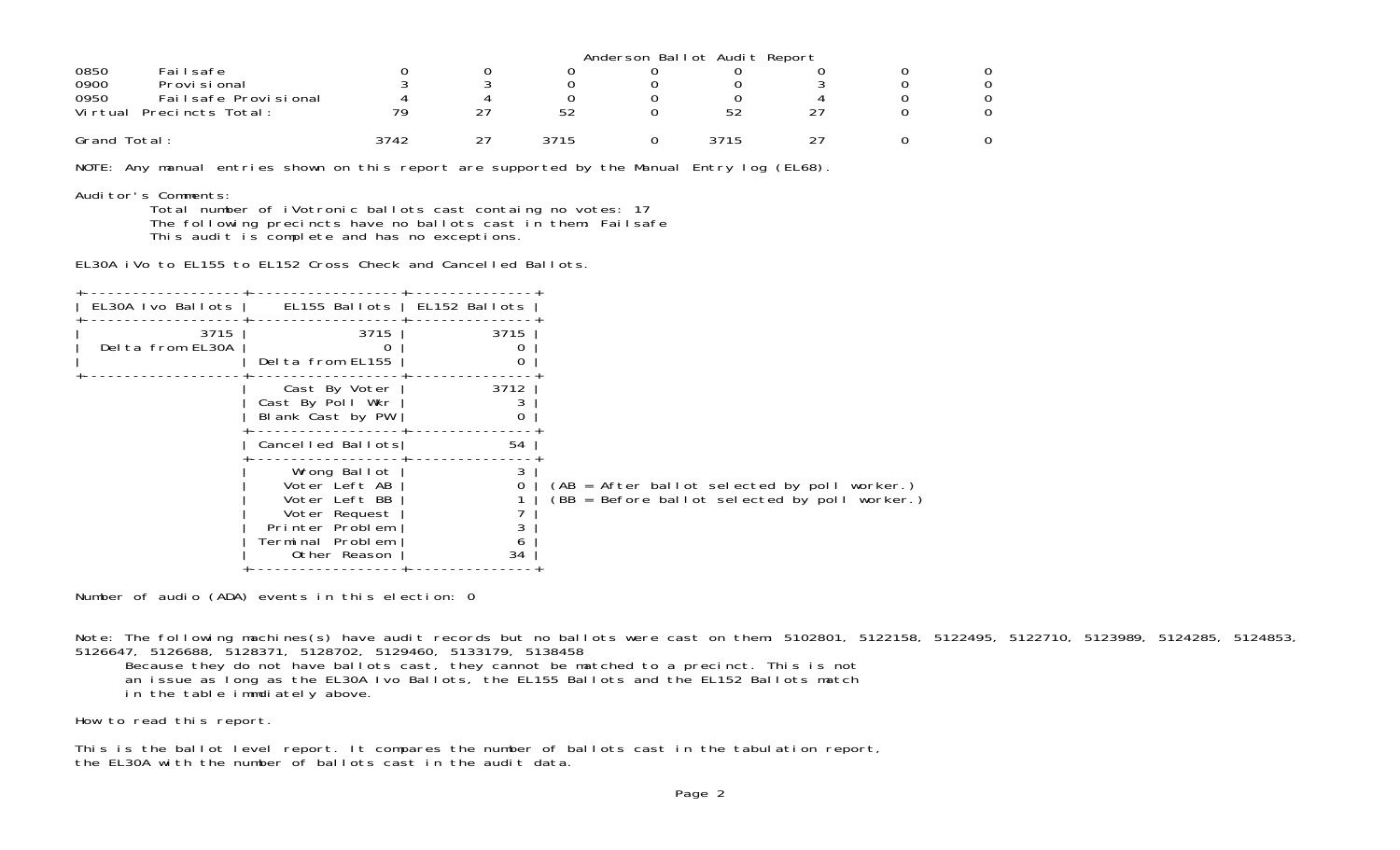Anderson Ballot Audit Report The values read from the EL30A report are reported in four categories; Total, Optical (Opt), iVotronic (iVo) and Flash. None of these values on each line are calculated but parsed from the actual report. The total lines are the calculated sums of the individual precince line values.

The Opt totals are the total number of ballots cast on paper ballots that were scanned into the optical scanner and transferred to the tabulation computer via memory stick or ZipDisk (depending on the type of device, M100 or M650 used to scan the ballots.) Optical totals should exist only in some but not all of the Virtual Precincts at the bottom of the table.

The iVo totals are the results gathered from the PEBs (Personal Electronic Ballot) which are used to open and close an iVotronic voting machine and, after the polls have closed, gather the ballots cast for transmission to the tabulation system.

The Flash totals are the totals that are read from the flash cards in the rare event that the ballotscannot be copied from the machine to the PEB or from the PEB to the tabulating machine.

The values on the Audit side come from the iVotronic audit data that is read from the flash cards as part of the audit process. That process combines the individual machine data into two master audit files, the EL155 Vote image log and the EL152 iVotronic event log. The EL155 contains a record of all the votes cast on a ballot. The vote images indicate the machine 0counting the number of asterisks in a precint we get the number of ballots cast in that precinct. That number should always match the number in the iVo column on the EL30A side of the report.

Optical ballots do not have electonically readable audit files. So if the audit data iVotronic total does not match the EL30A Total value, the auditor is prompted to read the paper report from the optical scanner and enter the total ballots cast into the auditing program.

If the sum of the audit iVotronic and Optical ballots cast still do not match the EL30A total value, then the audit software reads the EL68 Manual Entry log for any changes made in that precinct to either the iVo or Opt totals by the CEC staff. It displays any manual entries to the auditor for inclusion into the totals. If accepted by the auditor these entries are automatically added to the Man column from the Manual Entry log.

Finally, the audit software calculates the Delta value which should be zero unless the sum of the iVo, the Opt and the Man do not match the EL30A Total column. If the Delta is greater than zero then audit data is missing. A comment will be placed on that line in the report indicating missing audit data. If the Delta value is less than zero then there are more ballots in the audit data than there are in the tabulated data and a comment will be placed on that line in the report.

Wherever possible, the audit system will attempt to indicate where the difference is by displaying the iVotronic machine numbers and the number of ballots cast on that machine that exist in the audit data.In the case of missing tabulated data, it might be possible to identify a machine that has the same number of ballots cast as the delta value and that number and ballot count will be highlited with a  $\overline{\cdot}$  sign. If there is a non zero Delta value there will be an entry by the auditor explaining the variance.

Finally, there is a EL30A iVo to EL155 to EL152 Cross Check and Cancelled Ballots table in the report This table should indicate that the nubmer ballots cast in the EL30A match the numbers in the EL155 and the EL152 report. Then there are some statistics pulled from the EL152 repor that indicate how many ballots were cast by the voter and the number cast by the poll worker. Lastly the number of ballots that were cancelled and the reason they were cancelled. It should be noted that the reason cancelled is chosen from a pull down menu presented to the poll worker when a ballot is cancelled, there is no way to validate the poll worker's choice.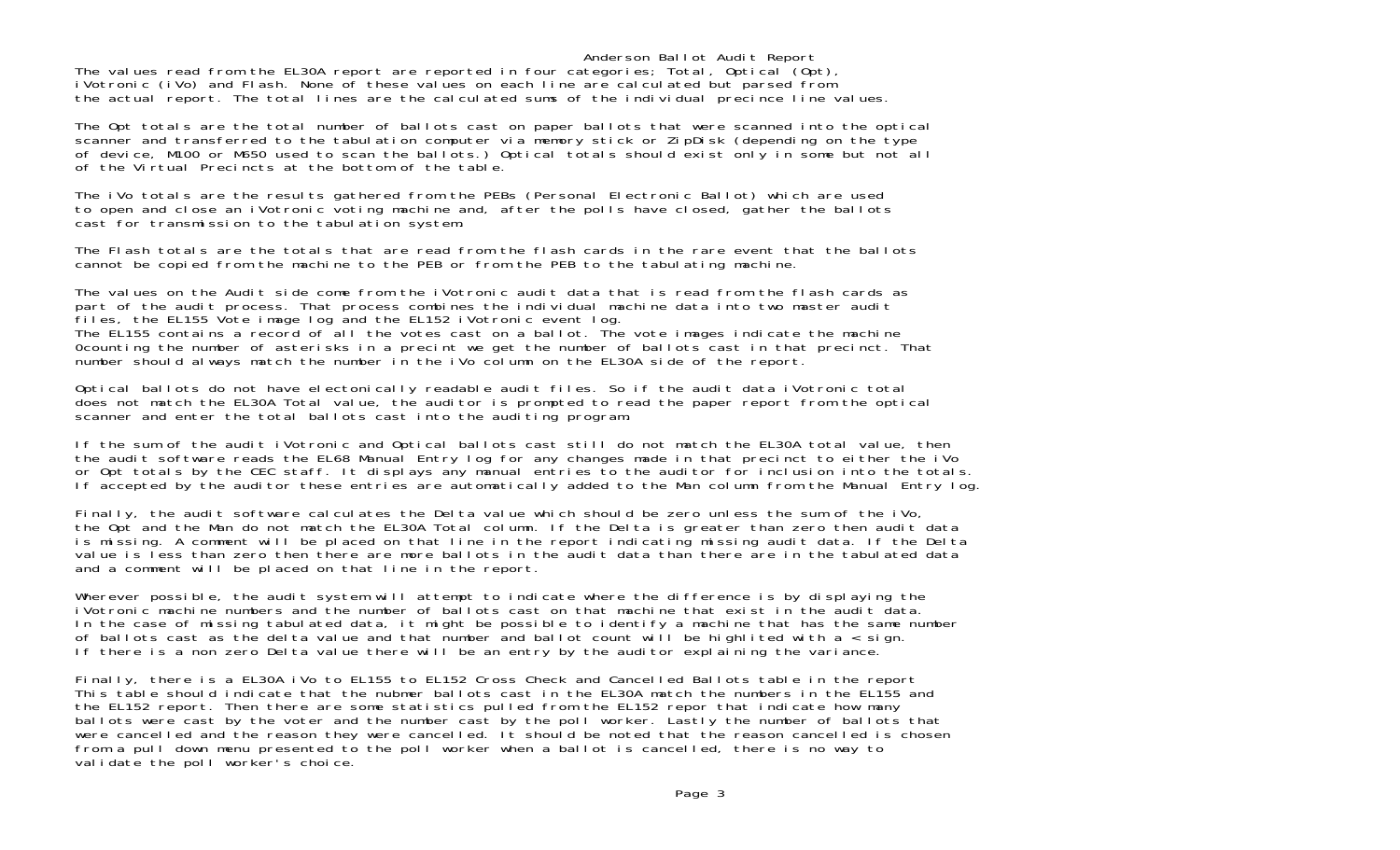## Anderson Vote Level Audit Report Election: Senate 4 Primary Runoff Audit Date: 16:07:19, Thu Apr 7, 2016

| Precinct Number / Name                                                      |                                 |                | --------------EL30A---------------- ----Audit------- |                             |           |                            |           |                            |          |
|-----------------------------------------------------------------------------|---------------------------------|----------------|------------------------------------------------------|-----------------------------|-----------|----------------------------|-----------|----------------------------|----------|
| Office                                                                      | Candi date                      | Party          | Total                                                | Optical                     | i Vo      | Flash                      | i Vo      | Del ta                     | Comments |
| Barkers Creek<br>0010<br>State Senate District 4<br>State Senate District 4 | Rockey Burgess<br>Mike Gambrell | (REP)<br>(REP) | 10<br>83                                             | $\mathbf 0$<br>$\Omega$     | 10<br>83  | $\mathbf 0$<br>$\Omega$    | 10<br>83  | $\mathbf 0$<br>$\mathbf 0$ |          |
| Bel ton<br>0011<br>State Senate District 4<br>State Senate District 4       | Rockey Burgess<br>Mike Gambrell | (REP)<br>(REP) | 68<br>134                                            | $\mathbf 0$<br>$\mathbf{O}$ | 68<br>134 | 0<br>$\Omega$              | 68<br>134 | $\mathbf 0$<br>$\mathbf 0$ |          |
| 0012 Broadview<br>State Senate District 4<br>State Senate District 4        | Rockey Burgess<br>Mike Gambrell | (REP)<br>(REP) | 13<br>18                                             | $\mathbf 0$<br>$\mathbf{O}$ | 13<br>18  | $\mathbf 0$<br>$\Omega$    | 13<br>18  | 0<br>$\mathbf 0$           |          |
| 0016 Broadway<br>State Senate District 4<br>State Senate District 4         | Rockey Burgess<br>Mike Gambrell | (REP)<br>(REP) | 38<br>33                                             | 0<br>$\Omega$               | 38<br>33  | $\mathbf 0$<br>$\Omega$    | 38<br>33  | $\mathbf 0$<br>$\Omega$    |          |
| 0018 Cedar Grove<br>State Senate District 4<br>State Senate District 4      | Rockey Burgess<br>Mike Gambrell | (REP)<br>(REF) | 106<br>37                                            | $\mathbf 0$<br>$\mathbf 0$  | 106<br>37 | 0<br>$\Omega$              | 106<br>37 | $\mathbf 0$<br>0           |          |
| 0020 Chi quol a Mill<br>State Senate District 4<br>State Senate District 4  | Rockey Burgess<br>Mike Gambrell | (REP)<br>(REP) | 11<br>44                                             | 0<br>0                      | 11<br>44  | $\overline{0}$<br>$\Omega$ | 11<br>44  | 0<br>$\mathbf 0$           |          |
| 0023 Craytonville<br>State Senate District 4<br>State Senate District 4     | Rockey Burgess<br>Mike Gambrell | (REP)<br>(REF) | 36<br>98                                             | 0<br>$\Omega$               | 36<br>98  | $\mathbf 0$<br>$\Omega$    | 36<br>98  | $\mathbf 0$<br>$\mathbf 0$ |          |
| 0028 Flat Rock<br>State Senate District 4<br>State Senate District 4        | Rockey Burgess<br>Mike Gambrell | (REP)<br>(REP) | 35<br>30                                             | $\mathbf 0$<br>$\mathbf 0$  | 35<br>30  | $\mathbf 0$<br>$\Omega$    | 35<br>30  | $\mathbf 0$<br>0           |          |
| Fri endshi p<br>0031<br>State Senate District 4<br>State Senate District 4  | Rockey Burgess<br>Mike Gambrell | (REP)<br>(REP) | 40<br>167                                            | 0<br>$\mathbf 0$            | 40<br>167 | $\Omega$<br>$\Omega$       | 40<br>167 | 0<br>$\mathbf 0$           |          |
| 0032 Gluck Mill<br>State Senate District 4<br>State Senate District 4       | Rockey Burgess<br>Mike Gambrell | (REP)<br>(REP) | 11<br>5                                              | $\mathbf 0$<br>$\Omega$     | 11<br>5   | 0<br>$\Omega$              | 11<br>5   | $\mathbf 0$<br>$\Omega$    |          |
| 0034 Grove School<br>State Senate District 4<br>State Senate District 4     | Rockey Burgess<br>Mike Gambrell | (REP)<br>(REF) | 11<br>32                                             | 0<br>$\mathbf 0$            | 11<br>32  | 0<br>$\Omega$              | 11<br>32  | $\mathbf 0$<br>$\mathbf 0$ |          |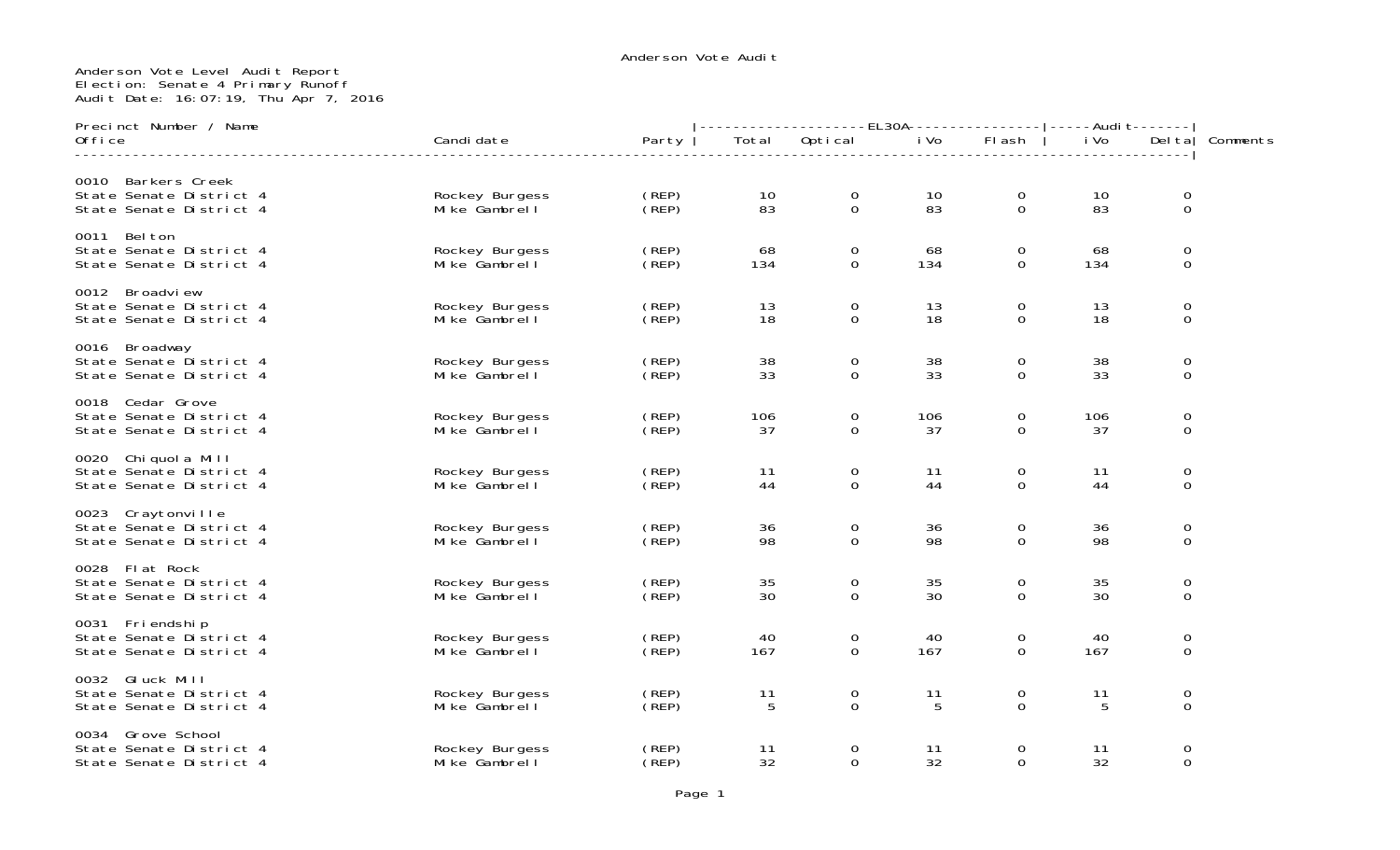|                                                                               |                                 | Anderson Vote Audit |           |                            |           |                            |           |                            |
|-------------------------------------------------------------------------------|---------------------------------|---------------------|-----------|----------------------------|-----------|----------------------------|-----------|----------------------------|
| 0035<br>– Hal I<br>State Senate District 4<br>State Senate District 4         | Rockey Burgess<br>Mike Gambrell | (REP)<br>(REP)      | 34<br>14  | $\mathbf 0$<br>$\mathbf 0$ | 34<br>14  | 0<br>$\mathbf 0$           | 34<br>14  | $\mathbf 0$<br>$\mathbf 0$ |
| High Point<br>0037<br>State Senate District 4<br>State Senate District 4      | Rockey Burgess<br>Mike Gambrell | (REP)<br>(REP)      | 23<br>119 | 0<br>$\mathbf 0$           | 23<br>119 | 0<br>$\overline{0}$        | 23<br>119 | $\mathbf 0$<br>$\mathbf 0$ |
| 0038<br>Homeland Park<br>State Senate District 4<br>State Senate District 4   | Rockey Burgess<br>Mike Gambrell | (REP)<br>(REP)      | 17<br>30  | $\mathbf 0$<br>0           | 17<br>30  | $\mathbf 0$<br>0           | 17<br>30  | 0<br>0                     |
| 0039<br>Honea Path<br>State Senate District 4<br>State Senate District 4      | Rockey Burgess<br>Mike Gambrell | (REP)<br>(REP)      | 29<br>191 | $\mathbf 0$<br>0           | 29<br>191 | $\mathbf 0$<br>0           | 29<br>191 | $\mathbf 0$<br>$\mathbf 0$ |
| 0041 Iva<br>State Senate District 4<br>State Senate District 4                | Rockey Burgess<br>Mike Gambrell | (REP)<br>(REP)      | 46<br>64  | 0<br>0                     | 46<br>64  | 0<br>0                     | 46<br>64  | $\mathbf 0$<br>$\mathbf 0$ |
| 0042<br>Jackson Mill<br>State Senate District 4<br>State Senate District 4    | Rockey Burgess<br>Mike Gambrell | (REP)<br>(REP)      | 21<br>38  | $\mathbf 0$<br>0           | 21<br>38  | $\mathbf 0$<br>0           | 21<br>38  | $\mathbf 0$<br>$\mathbf 0$ |
| Mountain Creek<br>0047<br>State Senate District 4<br>State Senate District 4  | Rockey Burgess<br>Mike Gambrell | (REP)<br>(REP)      | 31<br>11  | $\mathbf 0$<br>$\Omega$    | 31<br>11  | $\mathbf 0$<br>$\Omega$    | 31<br>11  | $\mathbf 0$<br>$\mathbf 0$ |
| Neal's Creek<br>0049<br>State Senate District 4<br>State Senate District 4    | Rockey Burgess<br>Mike Gambrell | (REP)<br>(REP)      | 25<br>99  | $\mathbf 0$<br>$\mathbf 0$ | 25<br>99  | $\mathbf 0$<br>$\mathbf 0$ | 25<br>99  | $\mathbf 0$<br>$\mathbf 0$ |
| Pel zer<br>0051<br>State Senate District 4<br>State Senate District 4         | Rockey Burgess<br>Mike Gambrell | (REP)<br>(REF)      | 57<br>11  | 0<br>$\Omega$              | 57<br>11  | 0<br>$\Omega$              | 57<br>11  | 0<br>$\overline{0}$        |
| Pi edmont<br>0054<br>State Senate District 4<br>State Senate District 4       | Rockey Burgess<br>Mike Gambrell | (REP)<br>(REP)      | 22<br>8   | 0<br>$\mathbf 0$           | 22<br>8   | 0<br>$\mathbf 0$           | 22<br>8   | 0<br>$\mathbf 0$           |
| Rock Spring<br>0058<br>State Senate District 4<br>State Senate District 4     | Rockey Burgess<br>Mike Gambrell | (REP)<br>(REP)      | 24<br>60  | 0<br>$\Omega$              | 24<br>60  | $\mathbf 0$<br>$\Omega$    | 24<br>60  | 0<br>$\Omega$              |
| Shirley's Store<br>0061<br>State Senate District 4<br>State Senate District 4 | Rockey Burgess<br>Mike Gambrell | (REP)<br>(REP)      | 31<br>48  | $\mathbf 0$<br>$\mathbf 0$ | 31<br>48  | 0<br>$\mathbf 0$           | 31<br>48  | $\mathbf 0$<br>$\mathbf 0$ |
| Simpsonville<br>0062<br>State Senate District 4<br>State Senate District 4    | Rockey Burgess<br>Mike Gambrell | (REP)<br>(REP)      | 86<br>33  | 0<br>0                     | 86<br>33  | 0<br>0                     | 86<br>33  | $\mathbf 0$<br>$\mathbf 0$ |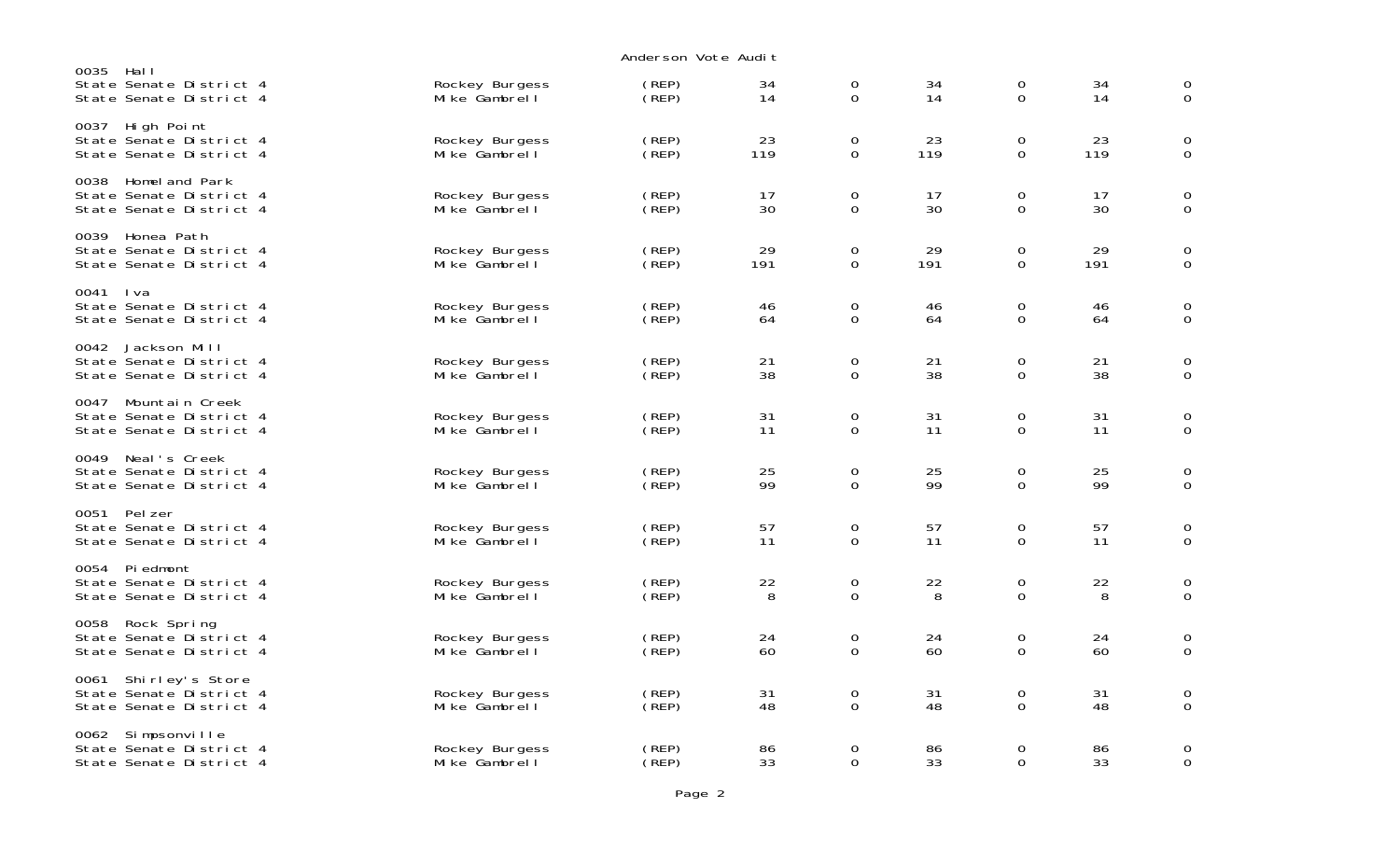|                                                                               |                                 | Anderson Vote Audit |                     |                            |                               |                                 |                     |                                      |  |
|-------------------------------------------------------------------------------|---------------------------------|---------------------|---------------------|----------------------------|-------------------------------|---------------------------------|---------------------|--------------------------------------|--|
| 0063 Starr<br>State Senate District 4<br>State Senate District 4              | Rockey Burgess<br>Mike Gambrell | (REP)<br>(REP)      | 28<br>35            | 0<br>$\Omega$              | 28<br>35                      | $\boldsymbol{0}$<br>$\Omega$    | 28<br>35            | $\mathbf 0$<br>$\mathbf 0$           |  |
| Toney Creek<br>0065<br>State Senate District 4<br>State Senate District 4     | Rockey Burgess<br>Mike Gambrell | (REP)<br>(REF)      | 25<br>54            | 0<br>$\mathbf 0$           | 25<br>54                      | 0<br>$\Omega$                   | 25<br>54            | $\mathbf 0$<br>$\mathbf 0$           |  |
| West Pelzer<br>0068<br>State Senate District 4<br>State Senate District 4     | Rockey Burgess<br>Mike Gambrell | (REP)<br>(REP)      | 125<br>38           | 0<br>$\mathbf 0$           | 125<br>38                     | 0<br>$\mathbf 0$                | 125<br>38           | 0<br>$\mathbf 0$                     |  |
| West Savannah<br>0069<br>State Senate District 4<br>State Senate District 4   | Rockey Burgess<br>Mike Gambrell | (REP)<br>(REP)      | 12<br>6             | $\mathbf 0$<br>$\mathbf 0$ | 12<br>6                       | 0<br>0                          | 12<br>6             | $\mathbf 0$<br>$\mathbf 0$           |  |
| Williamston<br>0071<br>State Senate District 4<br>State Senate District 4     | Rockey Burgess<br>Mike Gambrell | (REP)<br>(REF)      | 235<br>65           | 0<br>0                     | 235<br>65                     | 0<br>0                          | 235<br>65           | $\mathbf 0$<br>$\mathbf 0$           |  |
| 0072 Williamston Mill<br>State Senate District 4<br>State Senate District 4   | Rockey Burgess<br>Mike Gambrell | (REP)<br>(REP)      | 251<br>41           | 0<br>0                     | 251<br>41                     | $\mathbf 0$<br>0                | 251<br>41           | 0<br>$\mathbf 0$                     |  |
| 0073<br>Wright's School<br>State Senate District 4<br>State Senate District 4 | Rockey Burgess<br>Mike Gambrell | (REP)<br>(REF)      | 23<br>57            | $\boldsymbol{0}$<br>0      | 23<br>57                      | $\boldsymbol{0}$<br>$\Omega$    | 23<br>57            | $\mathbf 0$<br>0                     |  |
| 0078<br>Anderson 3/1<br>State Senate District 4<br>State Senate District 4    | Rockey Burgess<br>Mike Gambrell | (REP)<br>(REP)      | 9<br>9              | $\mathbf 0$<br>$\Omega$    | 9<br>9                        | $\boldsymbol{0}$<br>$\Omega$    | 9<br>9              | $\mathbf 0$<br>$\Omega$              |  |
| 0079<br>Anderson 3/2<br>State Senate District 4<br>State Senate District 4    | Rockey Burgess<br>Mike Gambrell | (REP)<br>(REF)      | 33<br>26            | 0<br>$\mathbf 0$           | 33<br>26                      | 0<br>$\Omega$                   | 33<br>26            | $\mathbf 0$<br>$\mathbf 0$           |  |
| Anderson 4/1<br>0080<br>State Senate District 4<br>State Senate District 4    | Rockey Burgess<br>Mike Gambrell | (REP)<br>(REF)      | 7<br>3              | 0<br>$\mathbf 0$           | $\overline{7}$<br>3           | 0<br>$\Omega$                   | 7<br>3              | 0<br>$\mathbf 0$                     |  |
| Anderson 4/2<br>0081<br>State Senate District 4<br>State Senate District 4    | Rockey Burgess<br>Mike Gambrell | (REP)<br>(REP)      | 7<br>$\mathbf 0$    | 0<br>$\mathbf 0$           | $\overline{7}$<br>$\mathbf 0$ | 0<br>0                          | 7                   | 0<br>No Audit Data expected or found |  |
| Anderson 5/A<br>0082<br>State Senate District 4<br>State Senate District 4    | Rockey Burgess<br>Mike Gambrell | (REP)<br>(REP)      | 3<br>$\mathbf{1}$   | 0<br>$\mathbf 0$           | 3<br>$\mathbf{1}$             | $\boldsymbol{0}$<br>$\mathsf 0$ | 3<br>$\mathbf{1}$   | $\boldsymbol{0}$<br>$\boldsymbol{0}$ |  |
| 0083<br>Anderson 5/B<br>State Senate District 4<br>State Senate District 4    | Rockey Burgess<br>Mike Gambrell | (REP)<br>(REP)      | 8<br>$\overline{2}$ | 0<br>0                     | 8<br>$\overline{2}$           | $\mathbf 0$<br>$\mathbf 0$      | 8<br>$\overline{2}$ | $\mathbf 0$<br>$\mathbf 0$           |  |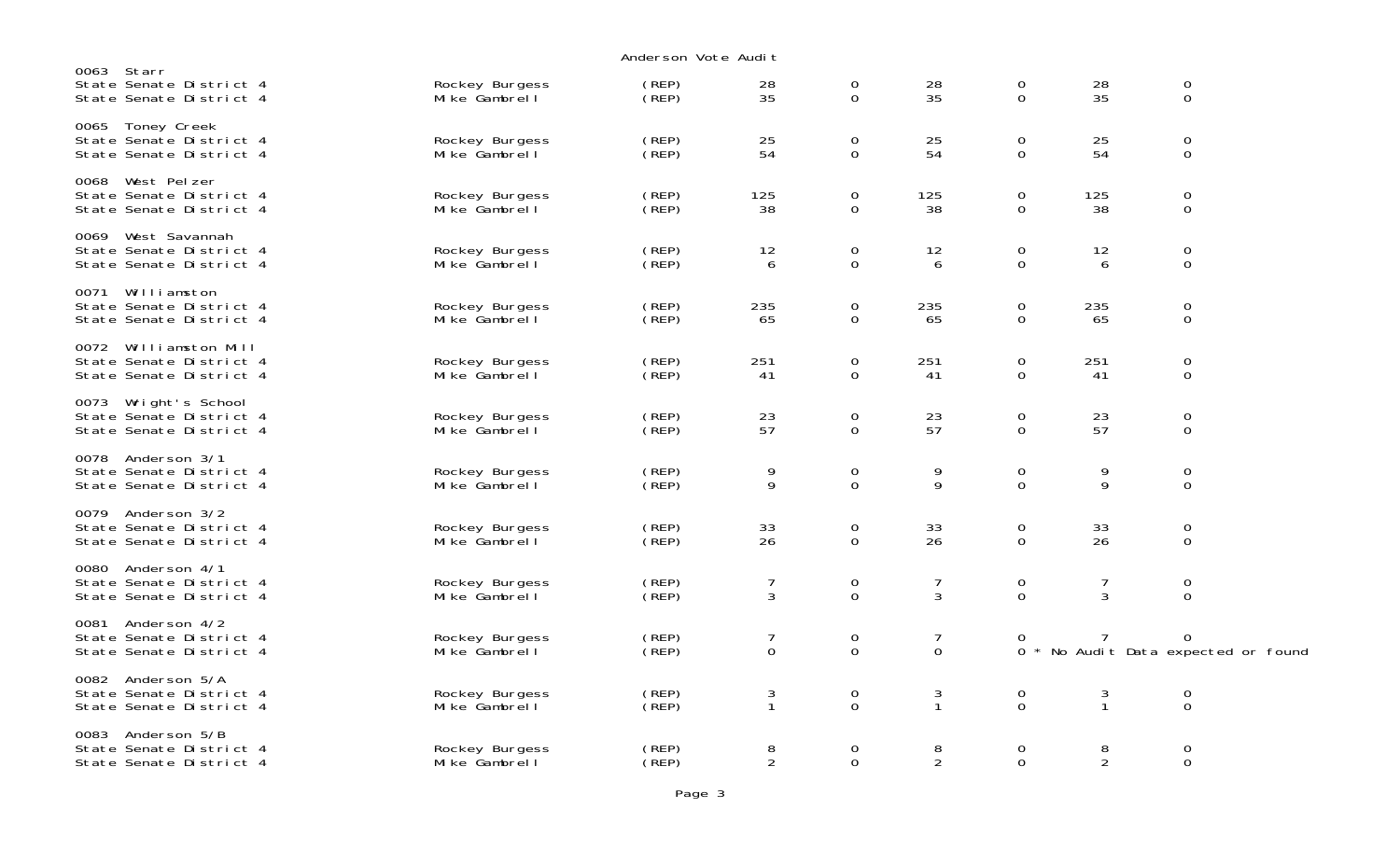|                                                                             |                                 | Anderson Vote Audit |                   |                               |                               |                               |                    |                                                                                                                                                 |  |
|-----------------------------------------------------------------------------|---------------------------------|---------------------|-------------------|-------------------------------|-------------------------------|-------------------------------|--------------------|-------------------------------------------------------------------------------------------------------------------------------------------------|--|
| 0085 Anderson 6/2<br>State Senate District 4<br>State Senate District 4     | Rockey Burgess<br>Mike Gambrell | (REP)<br>(REF)      | 3<br>$\Omega$     | $\overline{0}$<br>$\mathbf 0$ | 3<br>$\Omega$                 | 0<br>$\Omega$                 | 3                  | 0<br>No Audit Data expected or found                                                                                                            |  |
| 0086 Varennes<br>State Senate District 4<br>State Senate District 4         | Rockey Burgess<br>Mike Gambrell | (REP)<br>(REF)      | 13<br>5           | $\mathbf 0$<br>$\mathbf 0$    | 13<br>5                       | 0<br>$\overline{0}$           | 13<br>5            | $\mathbf 0$<br>$\mathbf 0$                                                                                                                      |  |
| 0087 Lakesi de<br>State Senate District 4<br>State Senate District 4        | Rockey Burgess<br>Mike Gambrell | (REP)<br>(REP)      | 25<br>9           | $\mathbf 0$<br>$\mathbf{O}$   | 25<br>9                       | 0<br>$\overline{0}$           | 25<br>$\mathsf{Q}$ | $\mathbf 0$<br>$\mathbf 0$                                                                                                                      |  |
| Bel ton Annex<br>0111<br>State Senate District 4<br>State Senate District 4 | Rockey Burgess<br>Mike Gambrell | (REP)<br>(REP)      | 49<br>207         | $\mathbf 0$<br>$\mathbf 0$    | 49<br>207                     | 0<br>$\overline{0}$           | 49<br>207          | 0<br>$\mathbf 0$                                                                                                                                |  |
| 0750 Absentee<br>State Senate District 4<br>State Senate District 4         | Rockey Burgess<br>Mike Gambrell | (REP)<br>(REP)      | 29<br>42          | 12<br>$\overline{7}$          | 17<br>35                      | $\mathbf 0$<br>$\overline{0}$ | 17<br>35           | $\mathbf 0$<br>$\mathsf{O}\xspace$                                                                                                              |  |
| 0800 Emergency<br>State Senate District 4<br>State Senate District 4        | Rockey Burgess<br>Mike Gambrell | (REP)<br>(REP)      | 0<br>$\mathbf{1}$ | 0<br>$\mathbf{1}$             | 0<br>$\mathbf 0$              |                               |                    | 0 * No Audit Data expected or found<br>0 * All votes cast for this candidate<br>* in this precient are optical.<br>* No Audit Data for optical. |  |
| 0850 Failsafe<br>State Senate District 4<br>State Senate District 4         | Rockey Burgess<br>Mike Gambrell | (REP)<br>(REP)      | 0<br>$\Omega$     | $\mathbf 0$<br>$\mathbf 0$    | $\mathbf 0$<br>$\overline{0}$ |                               |                    | 0 * No Audit Data expected or found<br>0 * No Audit Data expected or found                                                                      |  |
| 0900 Provi si onal<br>State Senate District 4                               | Rockey Burgess                  | (REP)               | $\overline{2}$    | $\overline{2}$                | $\mathbf 0$                   |                               |                    | 0 * All votes cast for this candidate<br>* in this precient are optical.<br>* No Audit Data for optical.                                        |  |
| State Senate District 4                                                     | Mike Gambrell                   | (REP)               | $\Omega$          | $\mathbf 0$                   | $\Omega$                      |                               |                    | 0 * No Audit Data expected or found                                                                                                             |  |
| 0950 Failsafe Provisional<br>State Senate District 4                        | Rockey Burgess                  | (REP)               | 3                 | 3                             | $\mathbf 0$                   |                               |                    | 0 * All votes cast for this candidate<br>* in this precient are optical.<br>* No Audit Data for optical.                                        |  |
| State Senate District 4                                                     | Mike Gambrell                   | (REP)               | 1                 | $\mathbf{1}$                  | $\mathbf 0$                   | $0 *$                         |                    | All votes cast for this candidate<br>* in this precient are optical.<br>* No Audit Data for optical.                                            |  |
| There was no unmatched audit data                                           |                                 |                     |                   |                               |                               |                               |                    |                                                                                                                                                 |  |

How to read this report.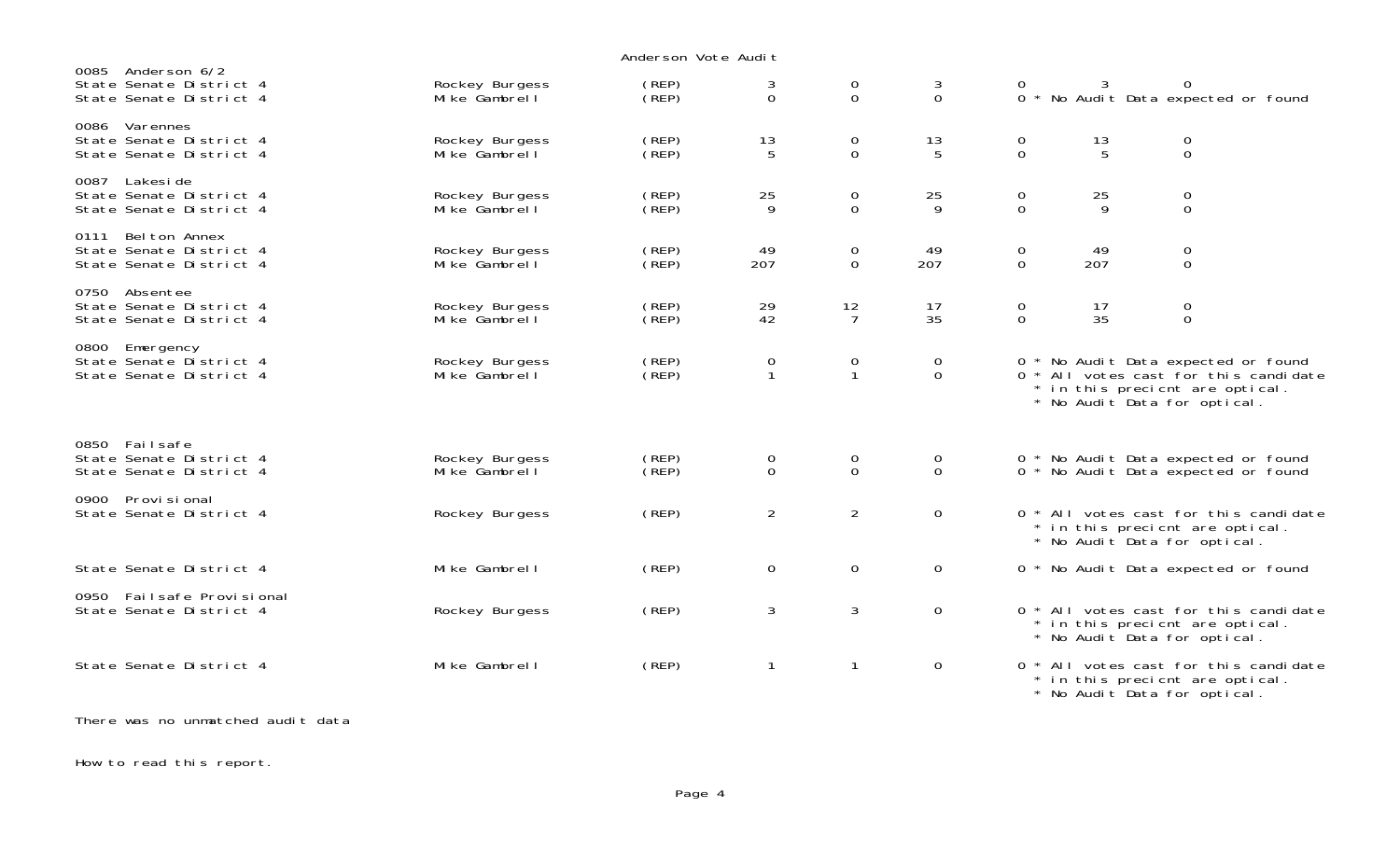## Anderson Vote Audit

This is the vote level report. It compares the number of votes cast for each candidate in the tabulation report with the number of ballots cast in the audit data for each candidates in each precinct.

The tabulated values as read from the EL30A report are reported in four categories; Total, Optical (Opt), iVotronic (iVo) and Flash. None of these values on each line are calculated but parsed from the actual report. In the EL30A report all Write-in votes are added together and reported as one candidate name - Write-in. The EL30A does not report individual Write-in candidates.

The Opt totals are the total number of votes cast on paper ballots that were scanned into the optical scanner and transferred to the tabulation computer via memory stick or ZipDisk (depending on the type of device, M100 or M650 used to scan the ballots.) Optical totals should exist only in some but not all of the Virtual Precincts at the bottom of the table.

The iVo totals are the results gathered from the PEBs (Personal Electronic Ballot) which are used to open and close an iVotronic voting machine and, after the polls have closed, gather the ballots cast for transmission to the tabulation system.

The Flash totals are the totals that are read from the flash cards in the rare event that the ballots cannot be copied from the machine to the PEB or from the PEB to the tabulating machine.

The values on the Audit side come from the iVotronic audit data that is read from the flash cards as part of the audit process. That process combines the individual machine data into a master audit file, the EL155 Vote image log.

The EL155 contains a record of all the votes cast on a ballot. The vote images indicate the machine 0counting the number of times a candidate name for a contest appears in a precint we get the number of votes cast in that precinct for that candidates. That number should always match the number of votes cast for that candidate in that contest in the iVo column on the EL30A side of the report.

Optical ballots do not have electonically readable audit files. So if the audit data iVotronic total votes does not match the EL30A iVo value one of two things will occur. The first is if the iVotronic tabulated is zero and the Total tabulated votes match the tabulated Optical votes the following comment is made in the Audit side of the report; All votes cast for this candidate in this precicnt are optical No Audit Data for optical, or secondly, if the iVotronic total is not zero, a notation indicating which data Audit data In the event a candidate or the combined Write-in candidates did not receive any votes in a precinct the EL30A will report a zero vote count. If there are no votes for this candidate in a precinct in the audit data, the following comment will be placed into the audit report by the auditing software; No Audit Data expected or found.

Finaly the audit software will search the audit data for any votes that were not found on the EL30A report. If it finds some, it will report those vote totals by contest, candidate name and precinct. if it does not find any unmatched audit data it will report; There was no unmatched audit data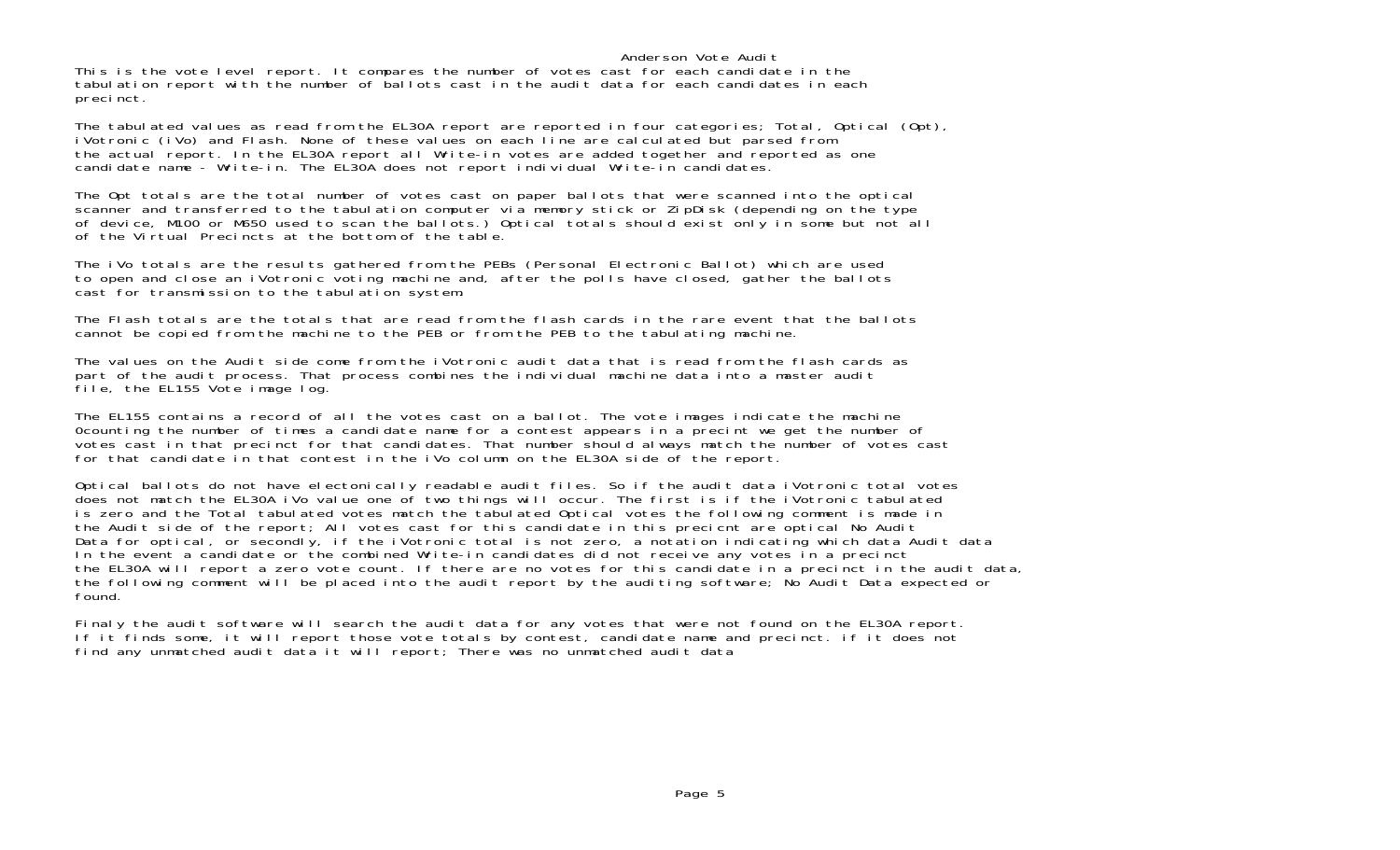| 0ffice                                             | :andi date                      | Partv          | Tot          | 0pt | i Vol        | --------+----------------EL45A----------------+<br>FI ash | Tot |             | Opt | i Vo         | FI ash | Del ta |  |
|----------------------------------------------------|---------------------------------|----------------|--------------|-----|--------------|-----------------------------------------------------------|-----|-------------|-----|--------------|--------|--------|--|
| State Senate District 4<br>State Senate District 4 | Rockey Burgess<br>Mike Gambrell | (REP)<br>(REP) | 1715<br>2009 |     | 1698<br>2000 |                                                           |     | 715<br>2009 |     | 1698<br>2000 |        |        |  |

How to read this report.

This is EL30A EL45A Crosscheck Report. It sums each candidates vote totals in each precinct in the EL30A Precinct Detail Report and compares it to the EL45A Election Summary Report that contains the tabulated total for each candidate in the county.

The values read from the EL30A report are reported in four categories; Total, Optical (Opt), iVotronic (iVo) and Flash. None of these values on each line are calculated but parsed from the actual report. The total lines are the calculated sums of the individual precince line values.

The Opt totals are the total number of votes cast on paper ballots that were scanned into the optical scanner and transferred to the tabulation computer via memory stick or ZipDisk (depending on the type of device, M100 or M650 used to scan the ballots.) Optical totals should exist only in some but not all of the Virtual Precincts at the bottom of the table.

The iVo totals are the results gathered from the PEBs (Personal Electronic Ballot) which are used to open and close an iVotronic voting machine and, after the polls have closed, gather the ballots cast for transmission to the tabulation system.

The Flash totals are the totals that are read from the flash cards in the rare event that the ballots cannot be copied from the machine to the PEB or from the PEB to the tabulating machine.

The values read from the EL45A report are reported in same four categories; Total, Optical (Opt), iVotronic (iVo) and Flash as the EL30A. Like the EL30A they are parsed from the actual EL45A report. The summary candidate totals are compared against the calculated sums for each candidate from, the EL30A report. Each of the values in each line on the EL30A side must match the same value on the EL45A side and the Delta value must be zero.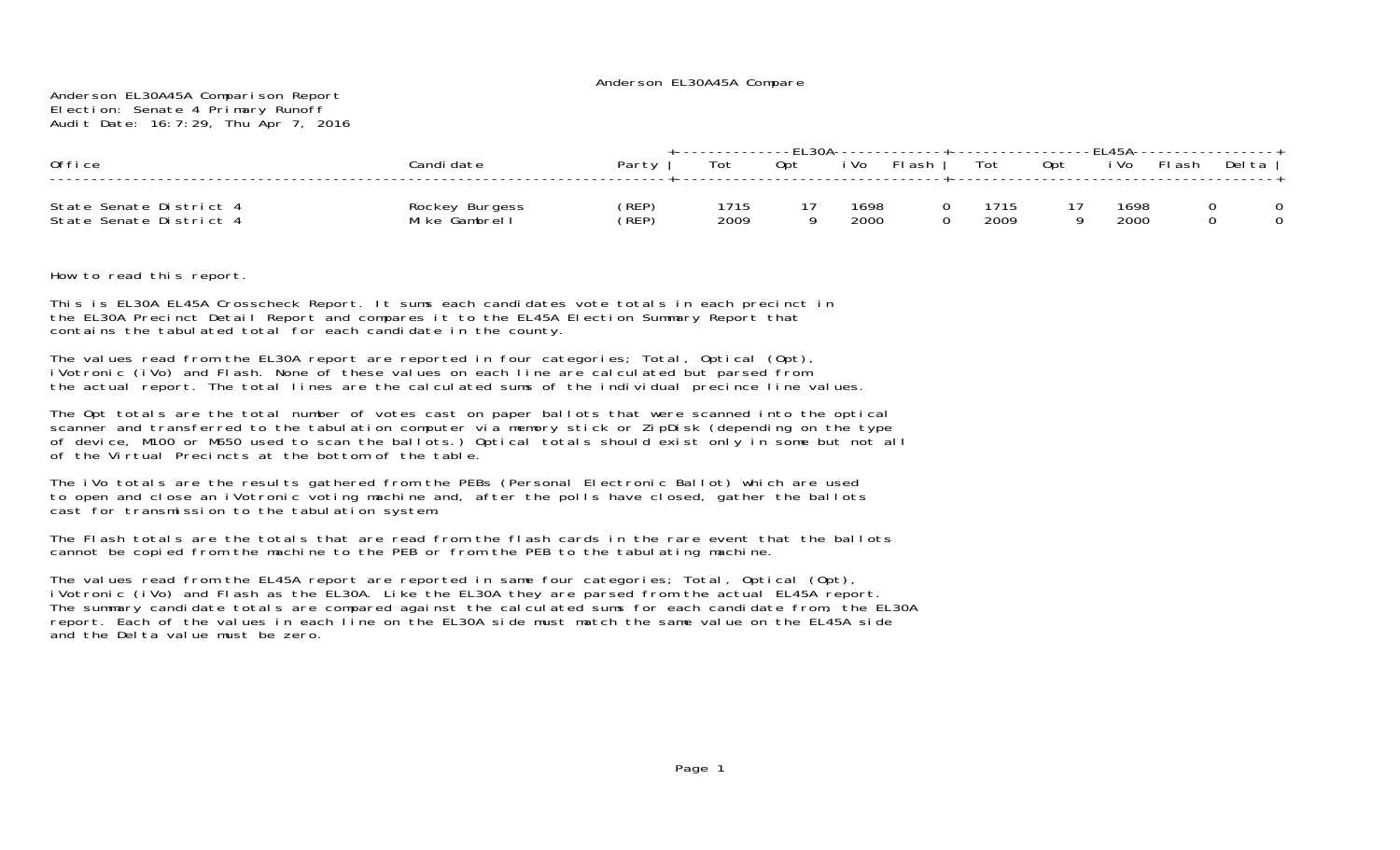## Anderson PEBUsed

Anderson PEB Use Report Election: Senate 4 Primary Runoff Audit Date: 16:05:16, Thu Apr 7, 2016

| Precinct                        | PEBs Used        | Comments |
|---------------------------------|------------------|----------|
| Barkers Creek                   | 151419           |          |
| Bel ton                         | 138696           |          |
| Broadview                       | 139101           |          |
| Broadway                        | 144338           |          |
| Cedar Grove                     | 151737           |          |
| Chi quol a Mill                 | 138391           |          |
| Craytonville                    | 150819           |          |
| Flat Rock                       | 138774           |          |
| Friendship                      | 150571           |          |
| GIuck Mill<br>Grove School      | 150967<br>148954 |          |
| Hal I                           | 152120           |          |
| High Point                      | 151040           |          |
| Homel and Park                  | 138900           |          |
| Honea Path                      | 148968           |          |
| I va                            | 138478           |          |
| Jackson Mill                    | 150501           |          |
| Mountain Creek                  | 137391           |          |
| Neal's Creek                    | 150287           |          |
| Pel zer                         | 138852           |          |
| Pi edmont                       | 150774           |          |
| Rock Spring                     | 139411           |          |
| Shirley's Store                 | 151631           |          |
| Simpsonville                    | 150046           |          |
| Starr                           | 150350           |          |
| Toney Creek                     | 150841           |          |
| West Pel zer                    | 137194           |          |
| West Savannah                   | 139420           |          |
| Williamston<br>Williamston Mill | 148541<br>151570 |          |
| Wright's School                 | 139502           |          |
| Anderson 3/1                    | 119424           |          |
| Anderson 3/2                    | 139160           |          |
| Anderson 4/1                    | 152043           |          |
| Anderson 4/2                    | 150599           |          |
| Anderson 5/A                    | 139106           |          |
| Anderson 5/B                    | 150005           |          |
| Anderson 6/2                    | 150579           |          |
| Varennes                        | 136885           |          |
| Lakesi de                       | 151940           |          |
| Belton Annex                    | 151605           |          |
| Absentee                        | 151994           |          |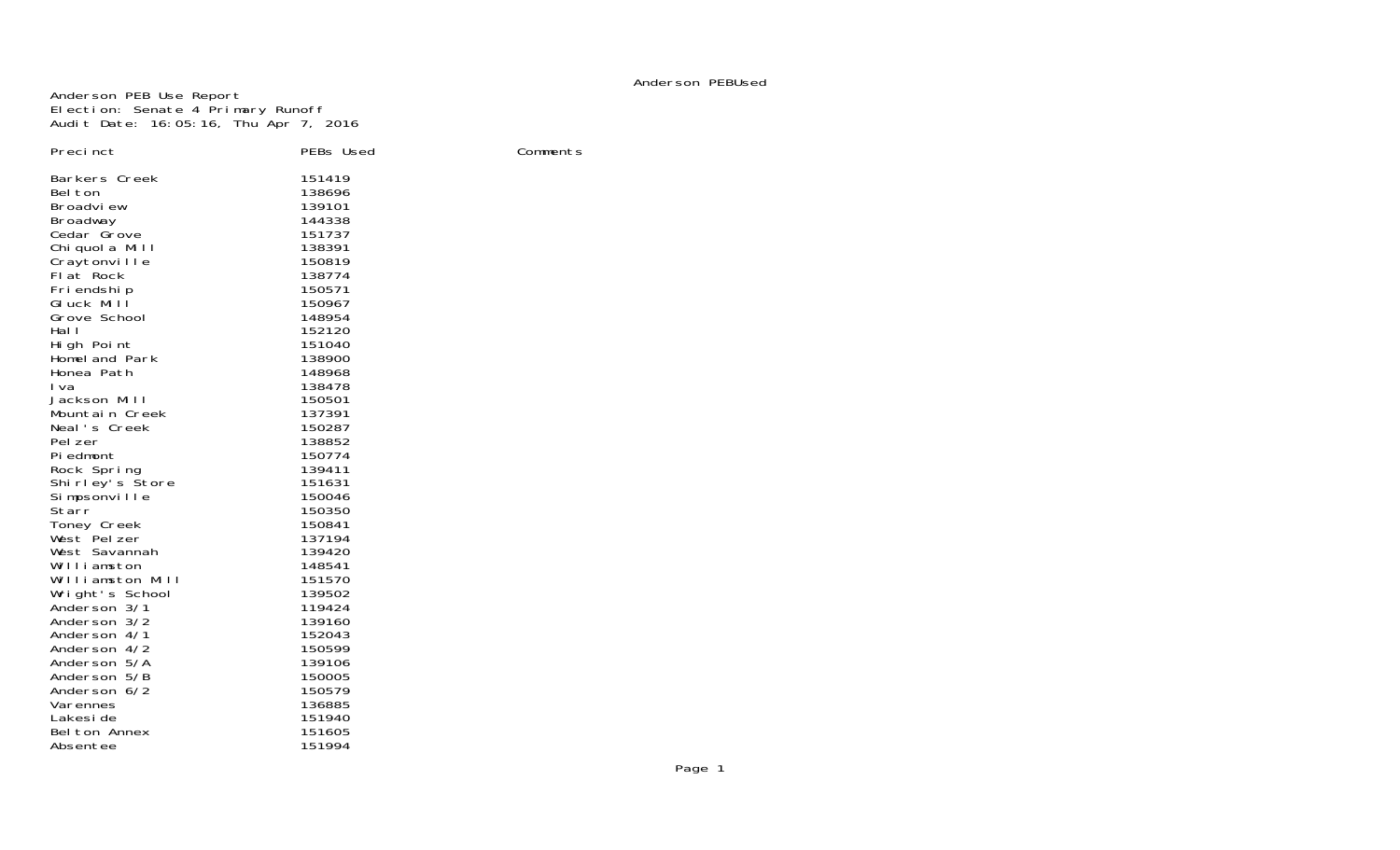## Anderson PEBUsed

42 precincts processed

The following precinct(s) have no ballots cast in them: Failsafe Note: if there are no ballots cast in a precinct the machines in that precinct cannot be identified so these precinct(s) will not appear in this report.

How to read this report.

This is the PEB Used report. It lists the precints found in the Audit data and lists all the PEBs that were used by the poll workers to open and close the iVotronic machines in that. precinct.

If more than one PEB is used to open and close all the iVotronic machines in a precinct, then the County Election Commission must read ALL the PEBs used in that precinct to assure that they have collected all the ballots from that precinct. A county whose report shows a precinct that has machines open or closed by more than one PEB should double check the Ballot Audit Report against the iVotronic paper tapes and the Poll Book to make sure that all the ballots have been collected and tabulated.